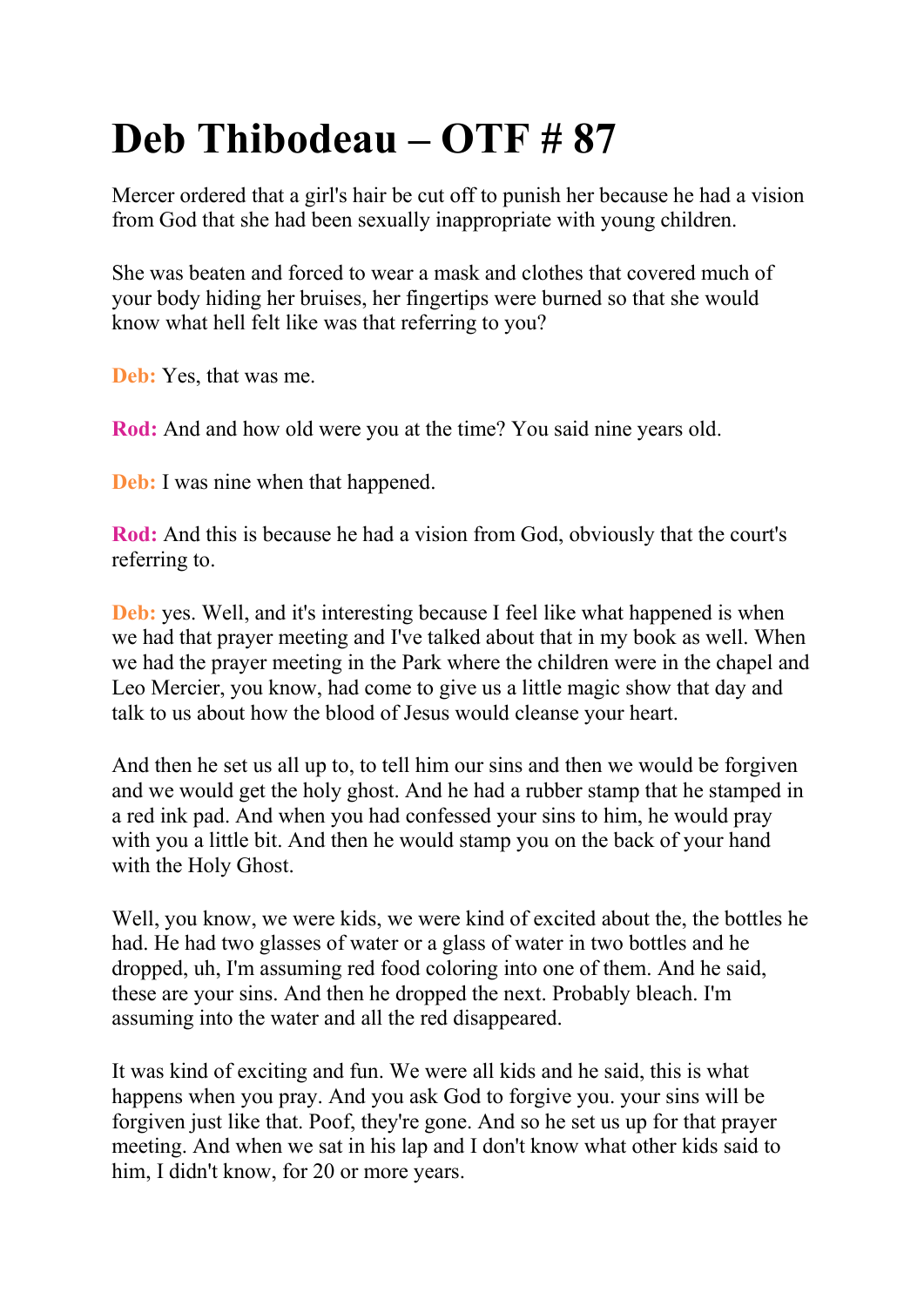And he started that with, uh, uh, uh, questions about me and my brothers being sexually inappropriate with each other. I mean, graphically asking me questions and

**Rod:** And you outline those specific questions.

**Deb:** been very graphic in my book, exactly what he asked me and exactly what I said. and so that is what I had come to expect is that he was looking for some kind of sexual behavior between me and my brothers and I couldn't own that.

So he sent me out of there. I was sitting on the steps outside the chapel while the other kids got the Holy Ghost and got their Holy Ghost red stamp. So, and I feel like that is that I was seven when that

**Rod:** You were seven and he was specifically asking you whether he and he was, these were graphic questions, asking whether you had participated in specific sexual acts with your brothers

**Deb:** specific graphic. I had never heard of some of the things he asked me. I was so completely shocked.

**Rod:** and you were seven. years old and you didn't have a clue what he's talking about.

**Deb:** I was, and I was afraid. I was afraid of that man, in a way that is hard to describe now. well, I have described it in my book about how we were so afraid of him that we learned to hide from him.

If we smelled his cologne, or if we heard his dog tags, we could hide if we were lucky. Um, so I was afraid of that, man. I was terrified of him. We made, we went out of our way to hide from him. So that day was kind of different. He was being kind, he was absolving us of our sins. And I couldn't say yes, I couldn't say that I had done what he wanted me to do.

And that is where my path started that day. And that's

**Rod:** You also described, I think your siblings saying, well, didn't you tell him that

**Deb:** twenty-five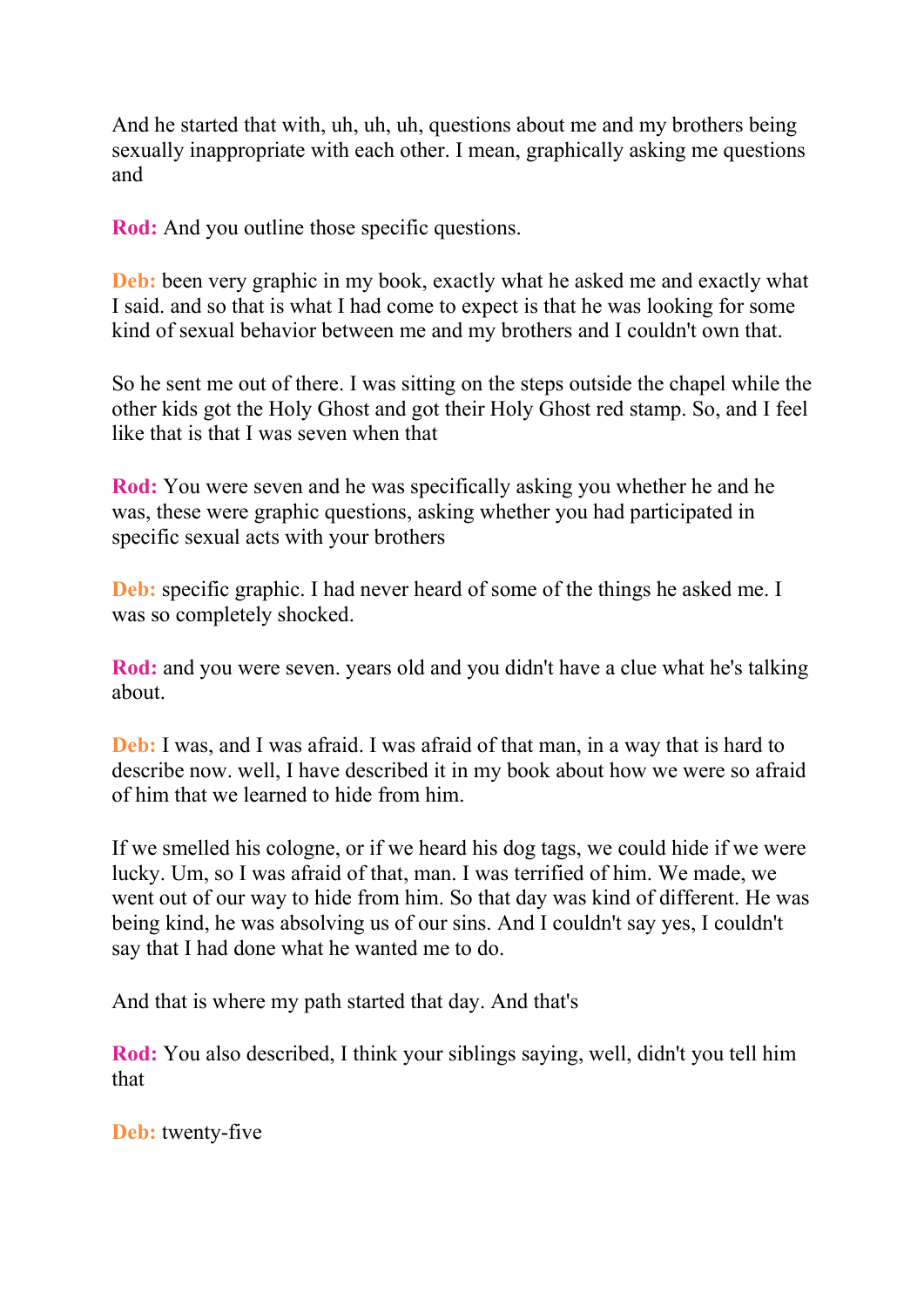**Rod:** wanted to hear, cause that'll get you absolved of everything, right?

**Deb:** say to my sisters, what did you say to them? And they said, we just told him whatever he wanted to hear. You were the only one who didn't get that. I mean, they were with me when he told us he burned our tongue out with a red, hot poker. If we lied to him and they couldn't believe that, I would say you don't have a fireplace, but that was who I was.

I was an instinctive talker. And I said, what was in my brain? I said, what I had, what I had come to conceive as being the notion, you know, it was like, children are not stupid. They make connections. They understand things. I knew a person who doesn't have a fireplace, doesn't have a poker. and it just, this was the strangeness in me.

This was a concrete brain. This was someone who, who couldn't stop the absolutes. So when I said, no, I believe that meant that I wasn't safe anymore. I now could speak to his deviance because that was deviant. That was a deviant thing to do, put little children in your lap and talk to them about sexual, things like that So, And it trickled out over the next few years until I was nine. And then when it was, when I was nine, it came all the way home and. So that umbrella of being a liar happened right. Then, uh, being someone who wasn't compliant. And then I just, from there, my life was just a sort of terror, you know? And then it culminated at age nine when he, and then it all changed.

It wasn't me and my brothers, it was me molesting other little girls in the Park. So Yeah. the man

**Rod:** there was, and obviously there's no basis for any of these accusations, that

**Deb:** basis

**Rod:** He's just making all this stuff up.

**Deb:** none. And for an adult to listen to these things and have no foundation for them and for an adult to pick me up off the floor and burn my fingers 'cause they were told to

**Rod:** And on a hot stove.

**Deb:** I would cut my throat before I do that to a child.

**Rod:** Yeah. Yeah.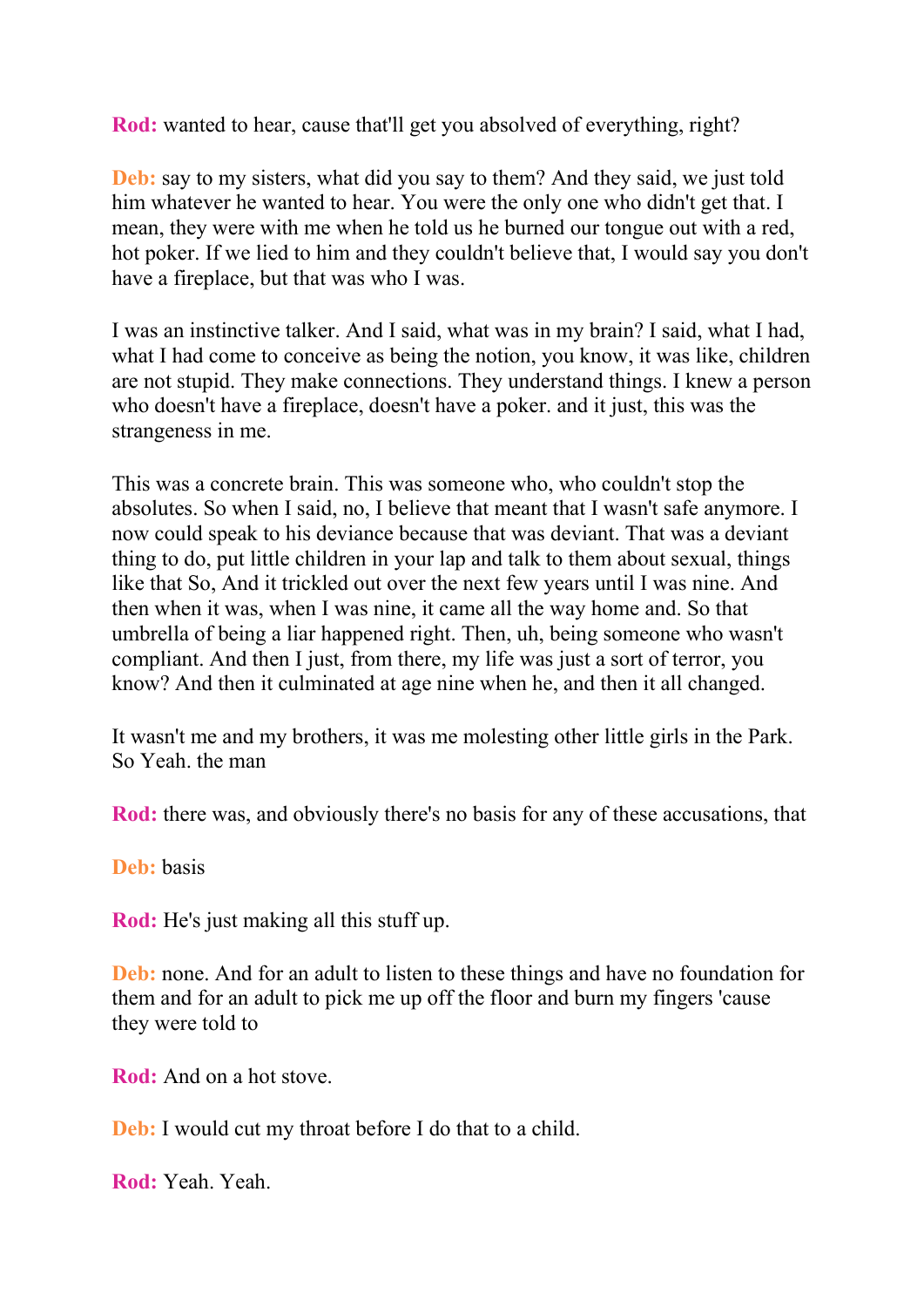**Deb:** So how is it that faith and love and hope and literally our creed, you know, no luck.

Love, no creed, but Christ one mind, one accord that was everything. And so to some degree, the adults acted in one mind and one accord when it came to the children and it felt like we were expendable. And that's the part that is so hard for so many of us. When we were teens, after we'd moved to Flagstaff, I had nephews who had a great deal of trouble with marijuana.

They were pot smokers. and all I remember hearing was about what the heck is wrong with them. Here you go again, what's wrong with them. But we were also under a very hard rule. We will not discuss the Park. We will never speak of the bad times in the Park. So if children did bring it up, they were made to feel as if they were lying or telling an untruth you know, and it just not,

**Rod:** yeah,

**Deb:** it

**Rod:** it wasn't what was wrong with them. It was what had happened to them.

**Deb:** to them.

**Rod:** According to Lee Vale William Branham knew that Leo Mercier and Gene Goad were gay. Lee Vale said in a sermon in 2000 that Leland and Gene two homosexuals attached themselves to brother Brandon's ministries, Tate boys, which was allowed by God or their involvement with Brandom was allowed by God.

And when they absolutely showed what they were, God warned, brother, Brandon, what would happen to them. And I saw the vision in the vision book, leave them alone. They will go in, they will leave and go into false.

This is what Lee Vale said publicly. I, my view, the of Lee veil is that he was lying because he said he saw the vision book that brand and family says, oh, no, the vision book was lost.

And if it did exist, it might have contained some things that proved William Branham be a false prophet. So if there was such a book, I think they probably destroyed it.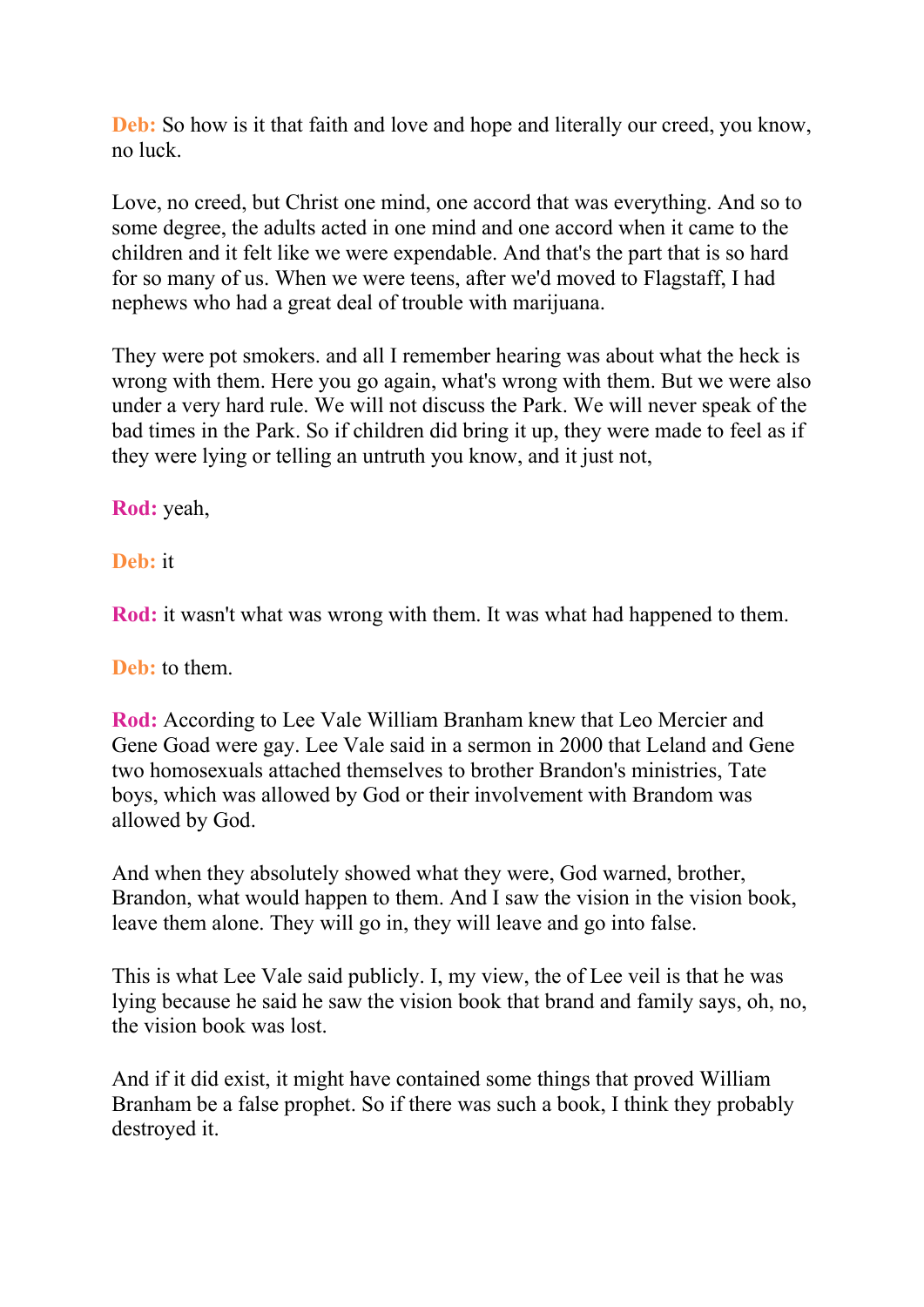**Deb:** You know, we don't need a vision book to know that he said things that were false

**Rod:** oh yeah.

**Deb:** false prophet

**Rod:** But the most logical explanation is that the book never existed. So what do you think about Lee Vale's comments?

**Deb:** Well, was It a vision book or was it an ODL? A piece of paper and his mother's house? You know, I've heard that too. Um, Lee Vail was part of his early, early ministry. So I believe he had knowledge of Leo and gene. Um, and like I say, of these two men, I mean, Gene go just became another man in the Park. He was a hunter.

He, he was the guy who zeroed in all the guns. He had children. My, I grew up with Leo was my monster, but Leo was ultimately the dominant in that situation. I would, I would say absolutely. And I believe that Lee Vayle probably understood their proclivities when they came into, I have always wondered what they had on William Branham.

Tell you the truth. I mean, I have no basis for that, but I think they just showed up one day and they're given the whole caboodle, the tapes, the recordings. Um, so?

Yeah. I don't believe in a vision book and I don't believe in the old yellow paper, I believe when somebody has a prophetic vision, they say it, they document it and then it comes to pass.

And that is in a single prophetic vision that William Branham had. So.

**Rod:** bizarre is if he had actually had this vision and knew that they would go off into haywire stuff and false doctrines, Lee Vale said, why would he tell your dad it's all gonna work out? Okay. Why would he put these group of people and say the things that he did in the sermons that he did, it just makes no sense.

**Deb:** Very good question. And when I was, when he came to The, Park the second time and he walked around to every trailer and I've described how that felt to me like a king on progress, um, he picked me up and he picked my sister up any talk to her parents and, you know, we padded Sharon's head and, you know, I have every day since then asked myself, did he see, did he have a vision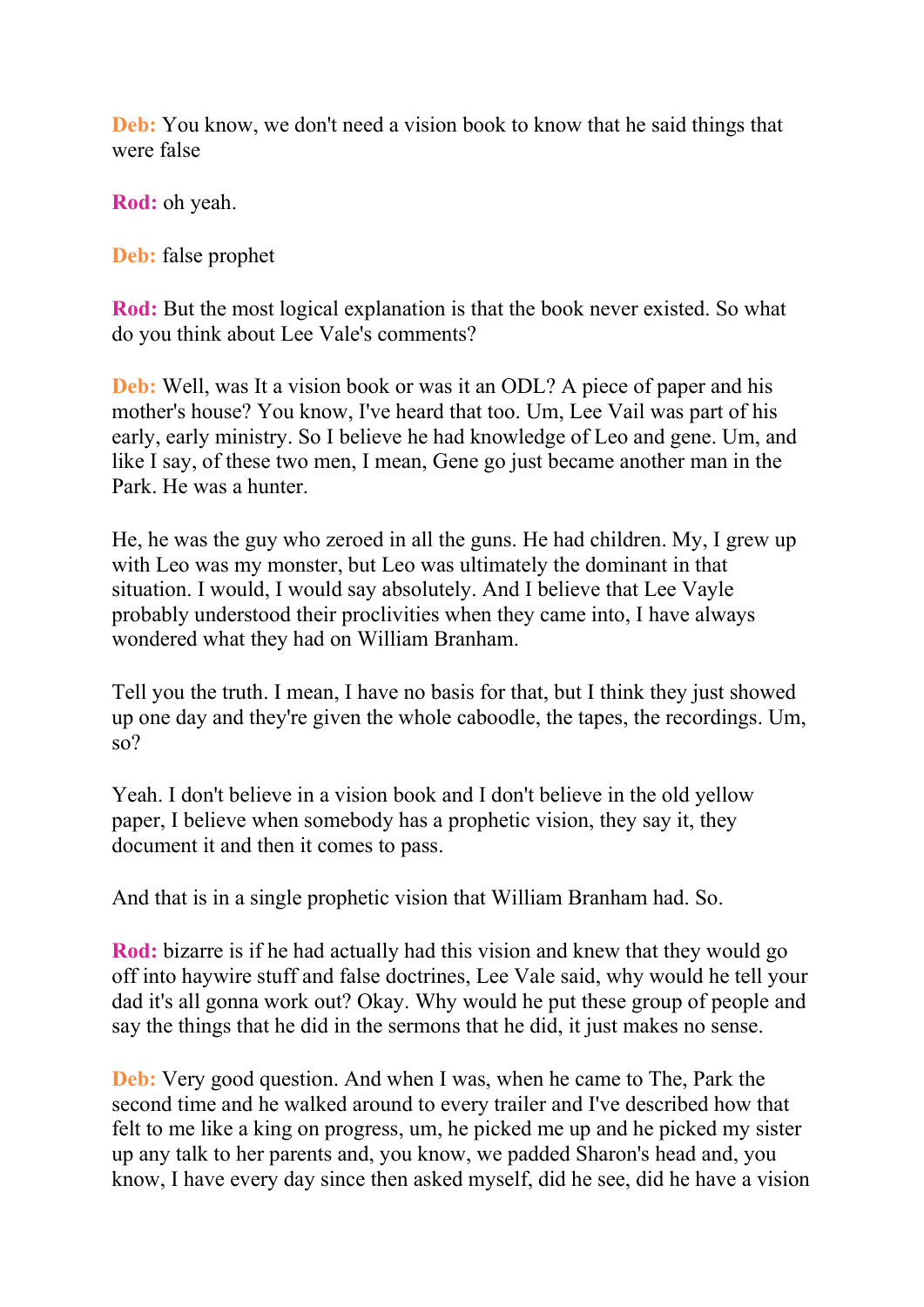of what would happen to me in the next seven years? And if he didn't, why the heck not? He was a prophet. He is the one who bolstered the place, endorsed the place. So why couldn't he say to my parents run from here, get your children out of here, or they will suffer. Isn't that what a prophet is all about. So how do you conceptualize that? Other than to say, or as a child learned to, believe that it was all meant to happen, you were meant to suffer.

You were meant to be treated. Because God said, so William Branham said, so Leo Mercier said, so I don't believe God said that at all. I don't believe God had anything to do with it. I believe that people were looking seeking, and they looked in the wrong place and their children suffered for it. Now every player, every parent on the planet does things their children's suffer for, but not to this degree.

**Rod:** Yeah. Yeah.

**Deb:** And there are a large number of children now, adults from the Park who have suffered.

**Rod:** the court transcript that are referred to with respect to Keith Leuchars trial also stated that there was also evidence that Mercer sexually abused children. Now, I know you don't refer to it specifically. It's obliquely referred to in your book to your knowledge where there were any of the children in the Park sexually abused.

And I know we don't want to talk about names, but.

**Deb:** so in my book, I describe what I call sexualized abuse because that's what he did to me.

I feel like he hated girls. He hated women. He felt like they were lowly. Um, I do know that there were male children sexually abused in the Park. Um, I can't speak to who they are, but I, I, he, he, his sexual proclivities weren't toward women or girls.

They were toward men and boys. And I believe that in William Branham, he found another woman hater. And so that fed him, that fed him his hatred of women.

So, I mean, these are things that I've surmised

**Rod:** Yeah.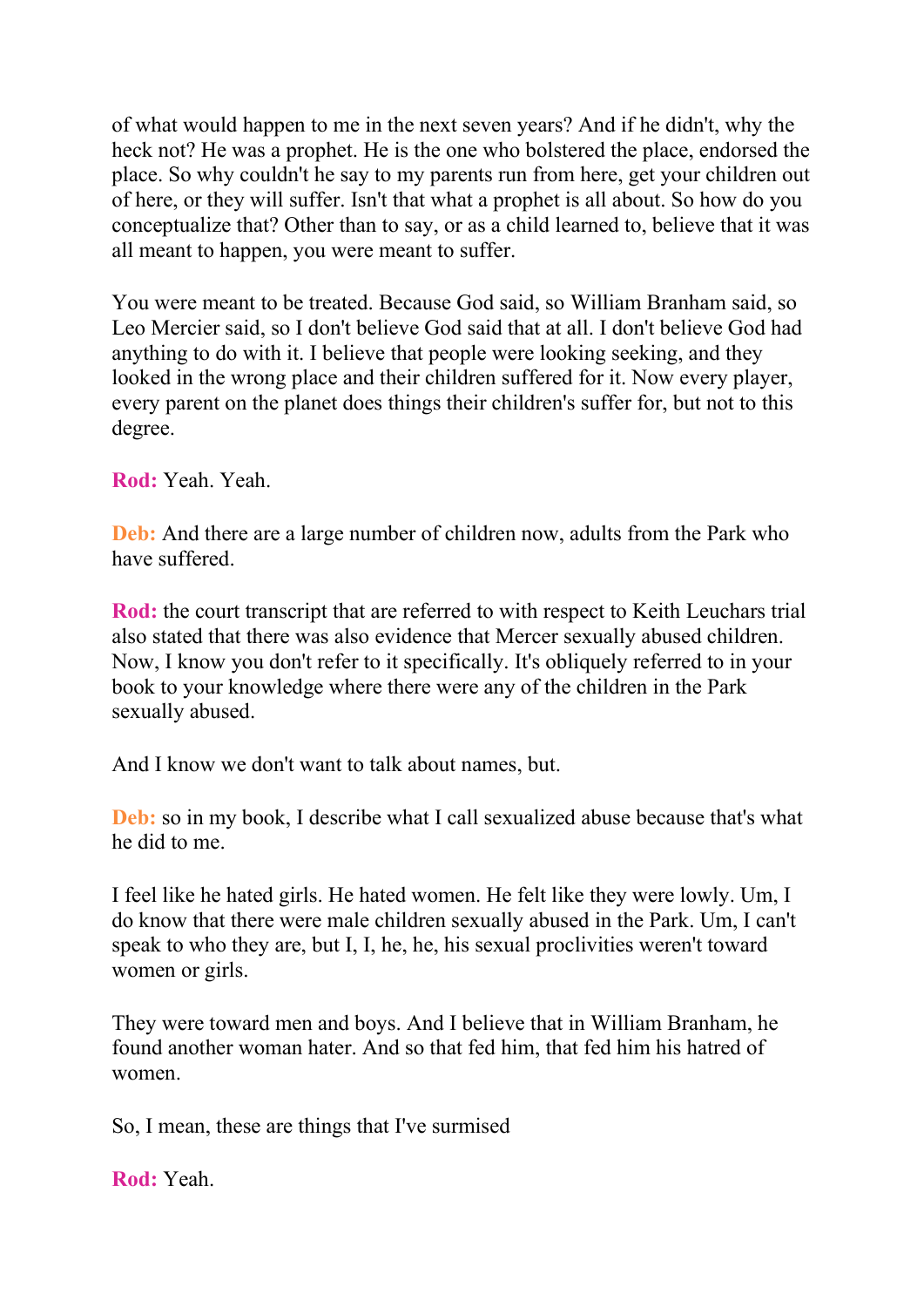**Deb:** they make sense. But

**Rod:** sense when you look at it, because you're trying to make sense of a strange situation.

] **Deb:** and he used William Branham's words to batter me as a child, not lower than a dog or a hog, not worth the good clean bullet to kill me.

Those are William Brandon's words. Ed recently, one of my family members called me, um, an insolent back, slid bobbed hair, adulterer,

**Rod:** This is a family member.

**Deb:** the family member. So whose mouth did those words come out of?

**Rod:** Yeah,

**Deb:** And who does that with the love of God in their mind, in their heart?

**Rod:** No, And this is the problem with people in the message they feel because their prophet said these things, that they are afraid free to say them as well. The problem is when Jesus was confronted with sin, he didn't condemn. And that should be our approach as well. We love people.

We don't, In fact, it's very dangerous to judge because Jesus said the way you judge is the way you're going to be judged. I'm into mercy. A lot of mercy.

**Deb:** no kidding.

**Rod:** Yeah,

**Deb:** And these are the things that, that if, if, if Jesus said this, if he said, judge, not that. ye don't, you're not judged. Why do they think that everybody on the planet is there to judge? What do they think that

**Rod:** What because Jesus isn't there. Example William Branham is

**Deb:** these is

**Rod:** William Branham is there is that so William Branham takes precedence over Jesus.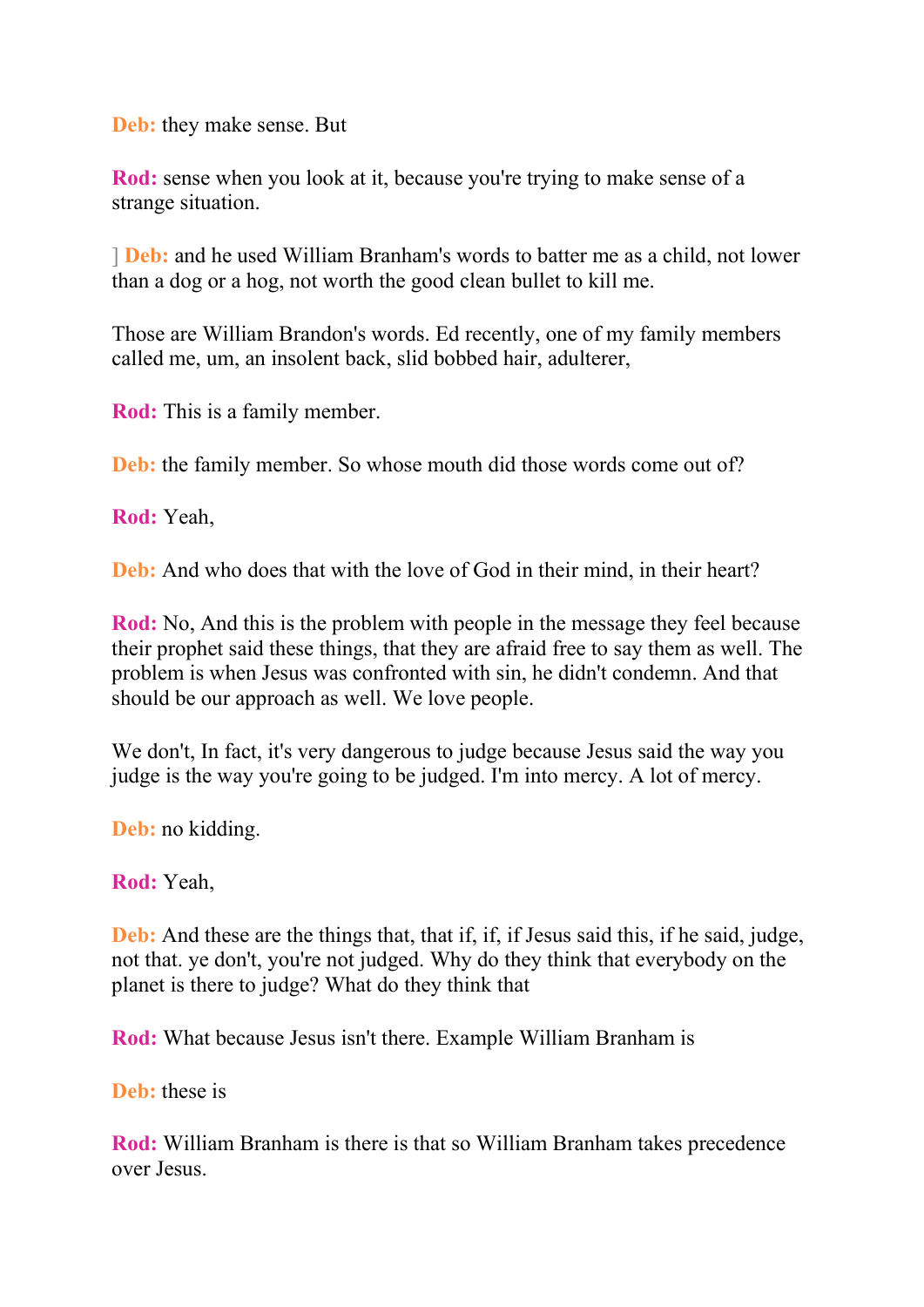**Deb:** and here's William Branham. And this is my absolute.

**Rod:** Yeah.

**Deb:** So, and, and this is what I watched happen over the years.

When things that brother Branham said did not occur. I watched the, a lot of the disillusion, but what people do then is that they just regroup And they create another event. If the Lord was coming in 1977, I was 16. the Lord was coming in 1977. And we

**Rod:** everybody believed that.

**Deb:** Everybody believed that,

**Rod:** is not, now they say, oh, it wasn't a prophecy.

Just, it Diction and they try to downplay it. But that's not what happened in 1977, everybody was sitting around waiting for the end

**Deb:** In 1977, I was in, in, in December 31st, 1977, I was in a meeting at the Tucson tabernacle

**Rod:** Pearry green.

**Deb:** Pearry Green's Tucson tabernacle. And I, I believe Pearry Green preached that night. I can't say absolutely. What I do remember is that the Lord was coming tomorrow before tomorrow. And if you don't get baptized, you're not going it's our whole life was about you're not going unless you meet somebody whose expectation, they baptized terrified kids until three or four in the morning.

And my dad was angry at me because I didn't go up there and get baptized. And I was like, dad, it is January 1st, 1978. Right now, it's not happening. And then we heard again that it would be 1984 and my dad was always trying to come up with a new date. And when he would decide on a new date and then the very last thing he was deciding was that we had to be in Jeffersonville

Indiana to make the rapture. And I just told him, dad, you know what, I'm right here in Arizona. And God is big enough to take me right out of Arizona, you know, but it was, it was sort of this pragmatism that I felt like I could assign that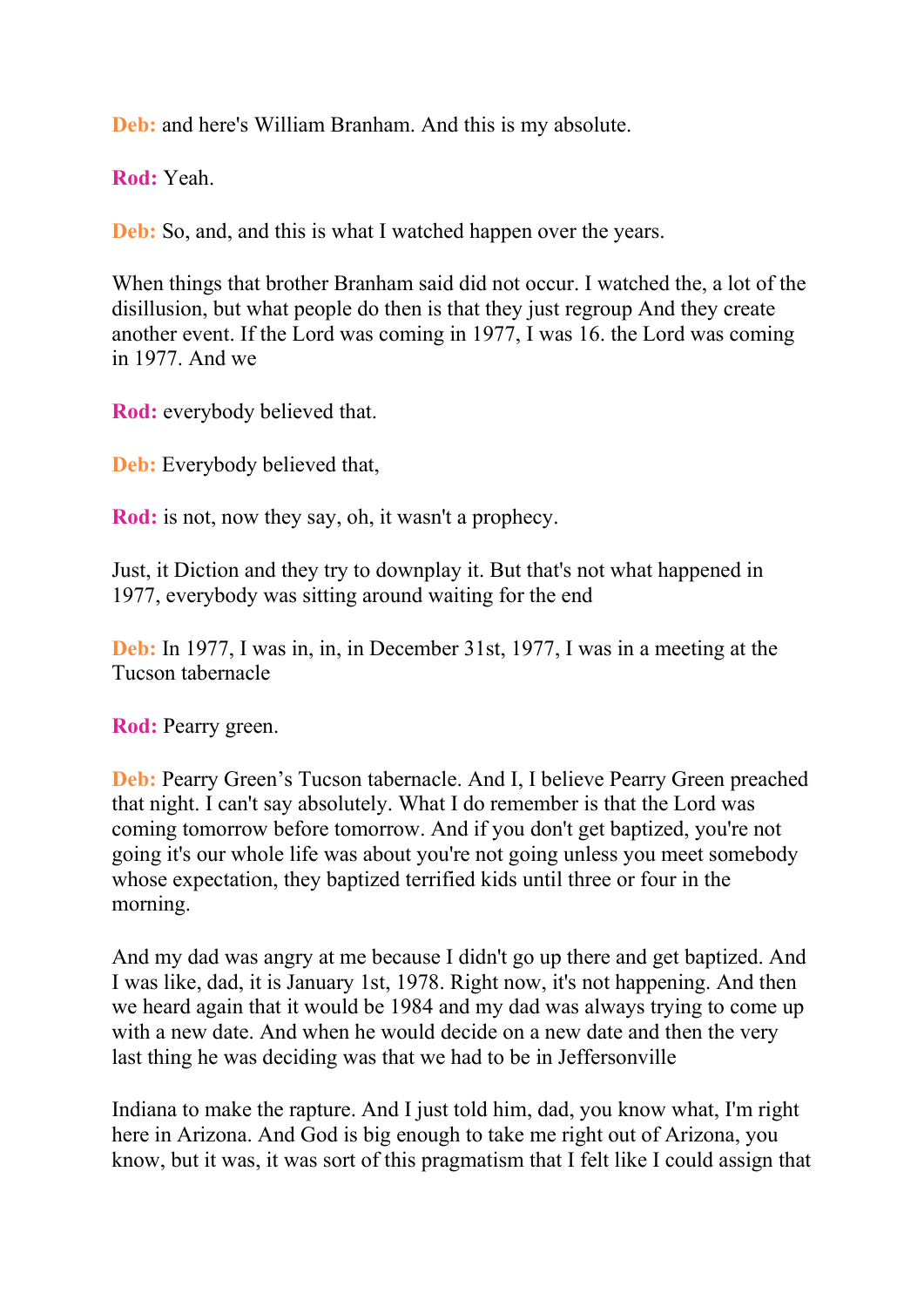none of them could. And I was stumped by it. Why not just, be rational, but that is not something a lot of people are capable of doing.

But I watched this. Ultimately my dad was ultimately destroyed by the fact that promises Thus Saith, The Lord promises made to him did not happen

**Rod:** did not come to pass. Yeah. Yeah. And I want to ask you a question about that a little bit. Your book talks about you being in college training to become a nurse and you ended up having Leo Mercier under your care. That's just a bizarre chain of events.

**Deb:** it is. It is. And who can say why these things come about, except that it's something that I needed to happen.

**Rod:** I would've given him something probably. You're not allowed to give him.

**Deb:** And I have to be careful what I say because the 50 years on HIPAA violations are not up yet on his hospitalization or his illnesses, but. I thought for seven years to get to school, to go to school, we had gone to Flagstaff. We didn't have much to do with Leo and Gene anymore. Leo stayed in Prescott, living openly with another man.

Um, continued his, I will say that he continued his proclivities to drug abuse and alcoholism. Um, when I got into school, it was another, it was a seven year. It was a fight to get to school, but I did finally get there. And when we had our first or second day of clinicals on the third floor, you know, I made it, I had finally won the war.

I got to school. I was in that nursing uniform. I was getting my sick patients for the day. And in, in yellow pie, regional medical center, those days they had four bed wards.

So they would give the nursing student for the day award, uh, for patients. And the first day of my clinicals, I went into the third floor nursing station and I was given a piece of paper with four names on it.

And I read those names and I was just like, oh, Leo w Mercier room 3 24 or whatever. And I just went, no. And I didn't know what to do. I really didn't know what to do. It did not occur to me to recuse myself or say, I can't do this. I was too excited to be there. I mean, I wanted to be a nurse more than almost any.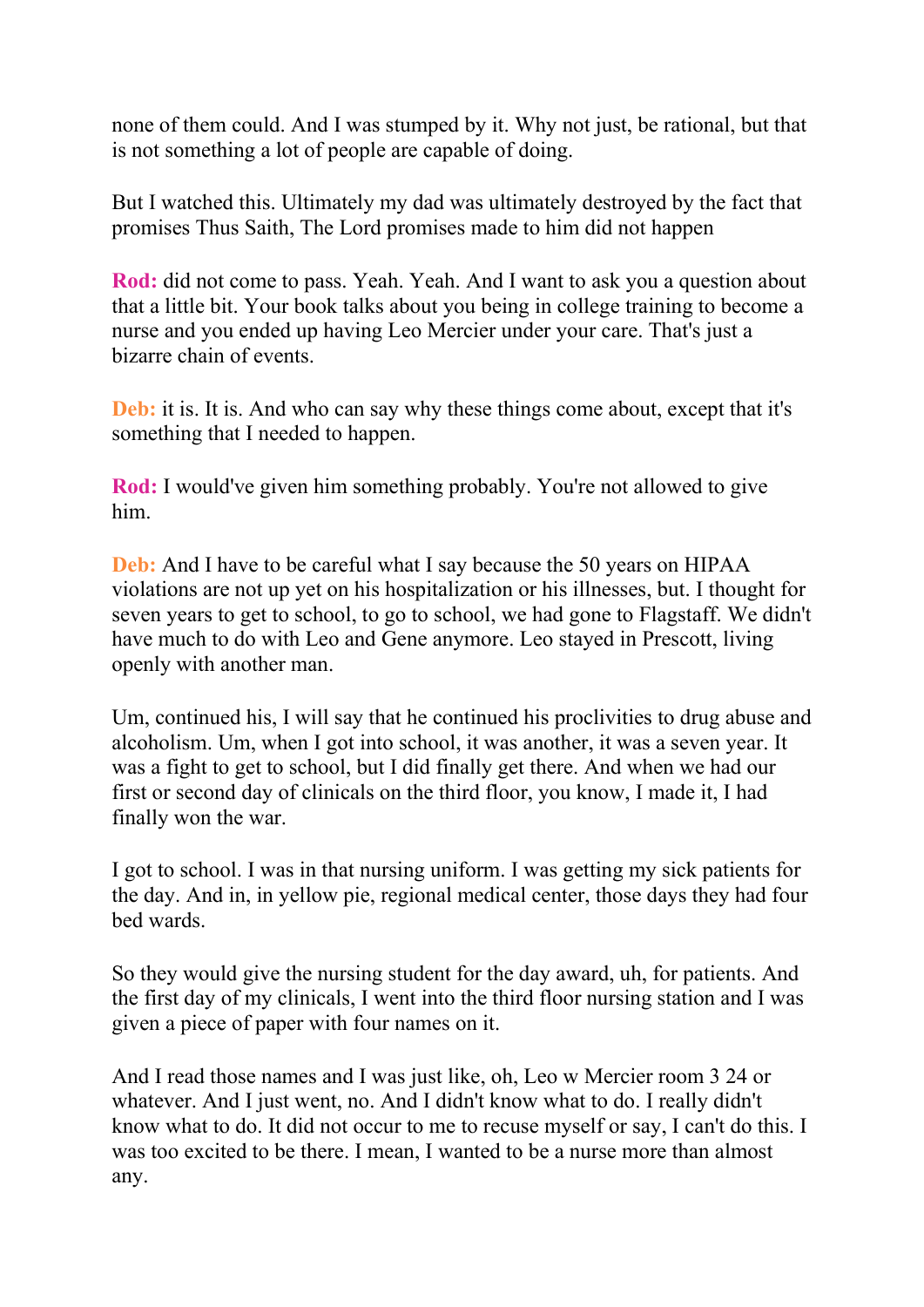## **Rod:** Yeah.

**Deb:** And so, and you know, I don't remember much about any of the other three patients and that's what sad, but I was just, my knees felt like rubber. I was absolutely terrified. And I always thought if I had a chance to, in the future, injure him or knock his head in or do something awful to him, I would take it.

## Right.

So when I walked into that room and this was a couple of years. before he died, he was, um, beginning to fight his illnesses and he was pretty sick. And I just started, I didn't know what to do, but to just start doing what I was supposed to do, which was take vital signs, change the bed. And, you know, he was pathetic in so many ways and he looked up at me and he said, I know who you are.

And he started talking about how we would all be back here. He is few years from death and he was talking about how we would all be back under him when we saw that we couldn't make it without him and I, this is where I experienced. What I felt was a life-changing event.

is that what I saw was a pathetic human who had ruined a lot of lives, but in the process ruined his own.

And this is when I understood I could forgive him. And so for me,

you know, I've sort of described that all poetically as something that I felt like just, wow, this is going to happen. I'm going to forgive him. I'm going to let him off the hook and I'm going to be better for it. So then I told him, I said, I know who you are and I forgive you.

And I, that's what I put in my book. And I just told them, I'm going to take good care of you. I'm going to give you my best. And then I am going to walk away from me. And that is what I did. And so from that point, I didn't have that. That fear in a lot of ways, I felt like, I mean, these are the very last lines of my book.

I felt like I was free to follow my path to, to create my life and to become who I wanted to be. But I had no idea what that psychological trauma of my childhood would do to me over the next several years

**Rod:** later years.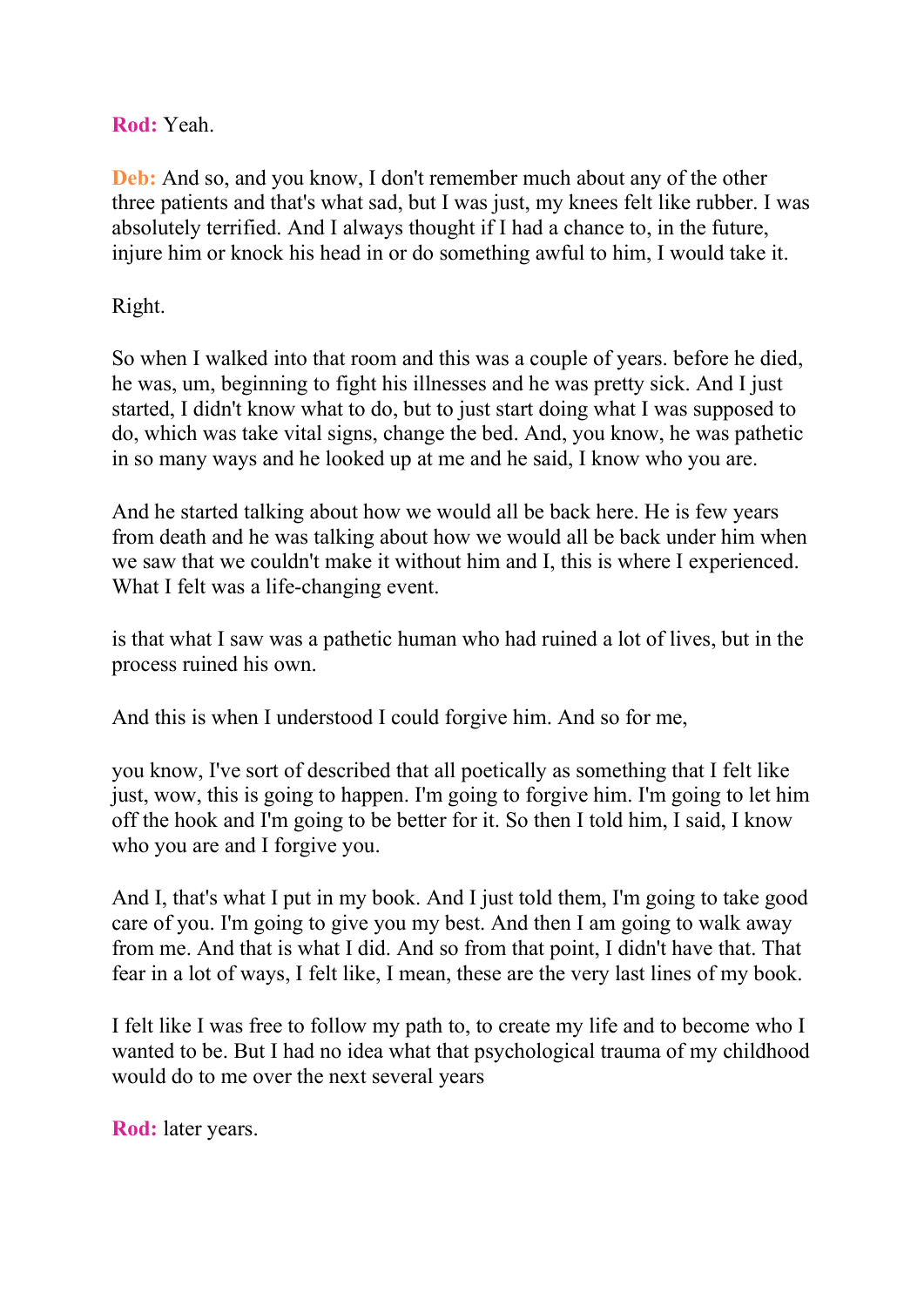**Deb:** and what I experienced for years in my life. Because the second time they cut my hair, they buzzed me like a Marine.

I was tormented at school. I would wake up at night and I know my first husband struggled with some of my difficulties and I, I couldn't always explained to him why I was traumatized the way I was, but you can't help It When something happens to you that you aren't instigating, I would just literally wake up sweaty hands.

And my hair is my hair still here. Oh my God. My hair is still here. And I had those nightmares all my life.

**Rod:** Yeah,

**Rod:** it was a very traumatic event.

**Deb:** and why, why didn't I have traumatic nightmares about beatings? Why were my traumatic nightmares about the thing that was the most humiliating to me in my. Um, the thing that set me apart and made me abomination among 50 other kids, you know, there was a hundred kids there from the time, the Park from the inception until the Park ended 101 by my count total

**Deb:** about 209 people total

**Rod:** in the Park.

**Deb:** in the Park, I believe about 39 of them were girls and of those 39 girls, 10 or 11 have suffered cancer.

Um, other life-threatening diseases. I feel like when you spend a lot of time in your life being reviled as a worthless being, because you're female, those things haunt you later, they

**Rod:** your immune system.

**Deb:** And there's huge connections to childhood trauma and disease. And this is what I felt happened with Esther.

I feel like that childhood trauma is ultimately what connected her to disease in her body. We don't have cancer in our family. We have a lot of harder, deep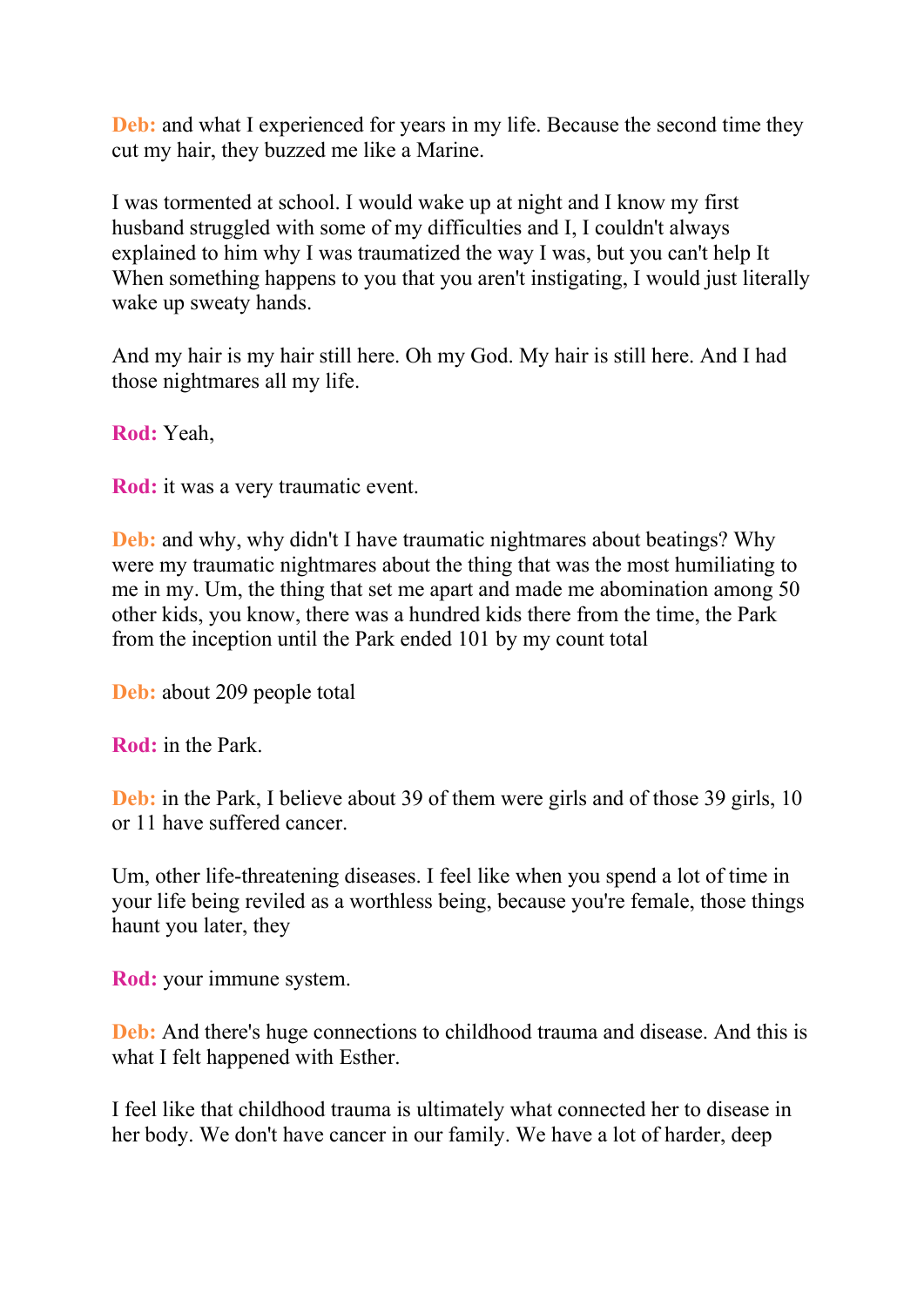hearts, heart disease, a lot of diabetes, but no cancer. So these are all things that, that this is my goal

break. The silence, give these, and, and I'm sorry that I waited so long to do it because I am. So this means that these are adult people who have lived most of their lives with these traumas now. but, if somebody speaks, if somebody breaks the silence, maybe they can explore some of their broken pieces. The way I have explored mine.

And this book for me has been in a way like exposure therapy. I stopped having those nightmares.

I don't have them anymore because I've faced it. I wrote it down and I said, what it made me feel and how I, what I felt I did, who above it?

**Rod:** I know Brene Brown in her books talks about how cathartic it is to actually write it down. And it, it will eliminate not all of the trauma but a large part of it just kind of processing it, because writing is a way of processing. what happened to you.

**Deb:** I would agree 100% because you don't even have to share it. If it's

**Rod:** No, no.

**Deb:** for me sharing it is about giving some of them a voice that they've never had is about telling the world. Yes. We've been shut down for 48 years now. Yes. We've kept our silence. We've been a heck of a lot more graceful than our parents.

Then the adults of the Park, where we have gracefully, allowed them to live into their old age and die in their beds while the babies are dying. My nephew Edward died last year. Never outrun some of that stuff,

**Deb:** you know,

**Rod:** did your parents ever acknowledge that what they allowed happened? He was horribly wrong.

**Deb:** it was never spoken of that was the rule. So by the time I was grown and had become an adult and moved on into my own life, my father came to Washington to visit my family. And I was about 36 years old. And at the time my husband had left me and I was in a very, very tenuous, traumatic place. And